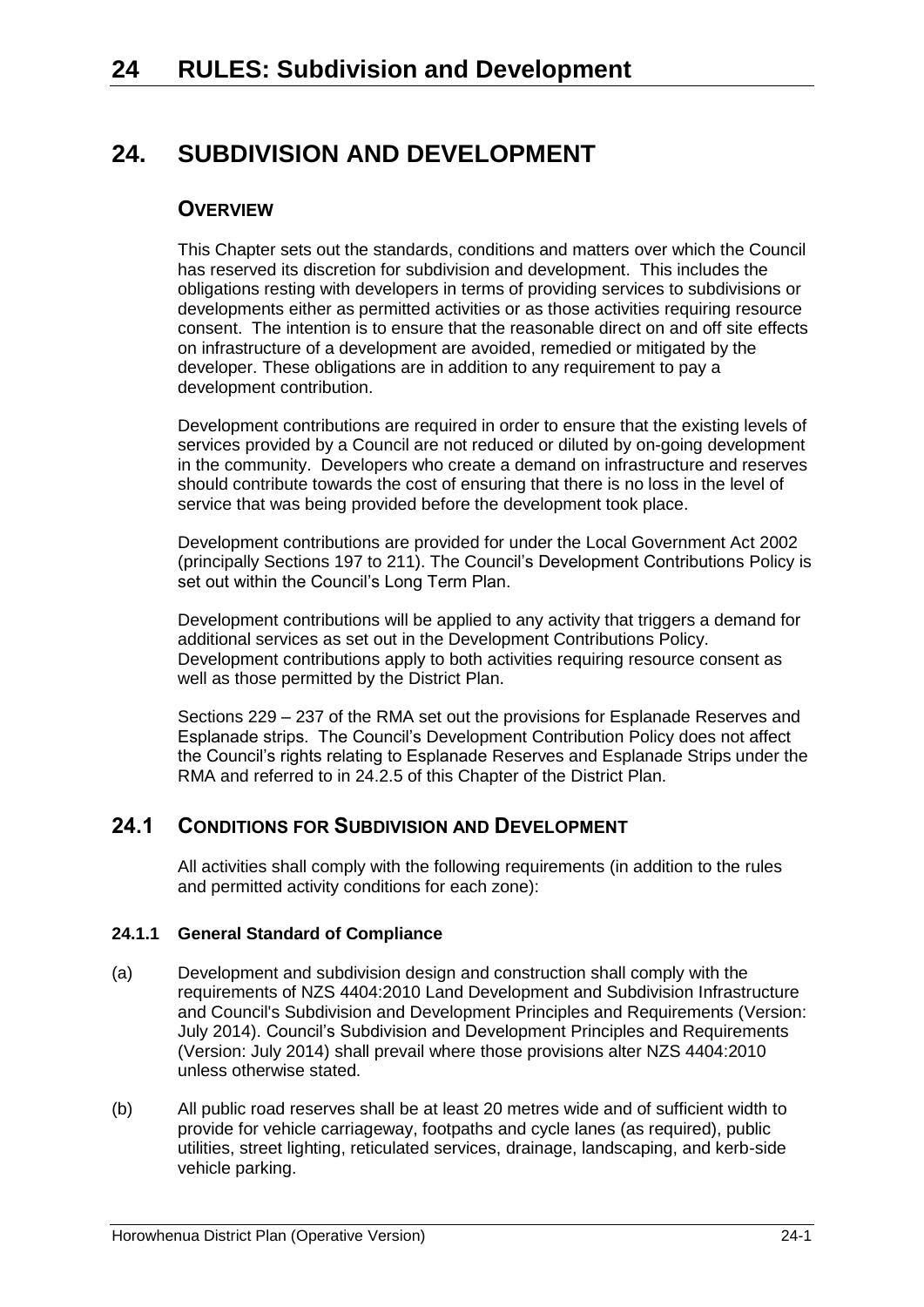# **24 RULES: Subdivision and Development**

(c) For any road, lane or right of way serving up to 12 dwelling units and has no through traffic, road reserves shall be at least 10-12 metres wide.

### **24.1.2 Vehicular Access**

- (a) Vehicular Access to Serve the Development
	- (i) For vehicular access connecting the site, and all allotments, with a public road, the developer shall pay the full and actual cost of the works.
- (b) Upgrading of Existing Roads to Serve the Development
	- (i) Where a development requires the upgrading of the existing road to serve the development, the developer shall pay the full and actual costs of upgrading the existing road to meet the needs of the development.

## **24.1.3 Water Supply**

- (a) Water Supply to the Development
	- (i) The developer shall pay the full and actual cost of providing a development with, or connecting it to a supply of potable water where a Council approved water connection is available.
- (b) Upgrading of Existing Reticulated Water Supply
	- (i) Where a development requires the upgrading of the existing reticulated water supply, the developer shall pay the full and actual costs of upgrading the existing reticulated water supply to meet the needs of the development.

Note: Additional and separate resource consents may be required from Horizons Regional Council for the taking of water where no reticulated system is available.

### **24.1.4 Wastewater Disposal**

- (a) Wastewater Disposal to Serve the Development
	- (i) The developer shall pay the full and actual cost of providing for the collection, treatment, and disposal of all sewage wastewater that is reasonably expected to be generated by the development where a Council approved sewer connection is available.
- (b) Upgrading of the Existing Reticulated Wastewater Supply
	- (i) Where a development requires the upgrading of the existing reticulated wastewater supply system, the developer shall pay the full and actual costs of upgrading the existing reticulated wastewater supply system to meet the needs of the development.

Note: Additional and separate resource consents may be required from Horizons Regional Council for any independent discharge of wastewater.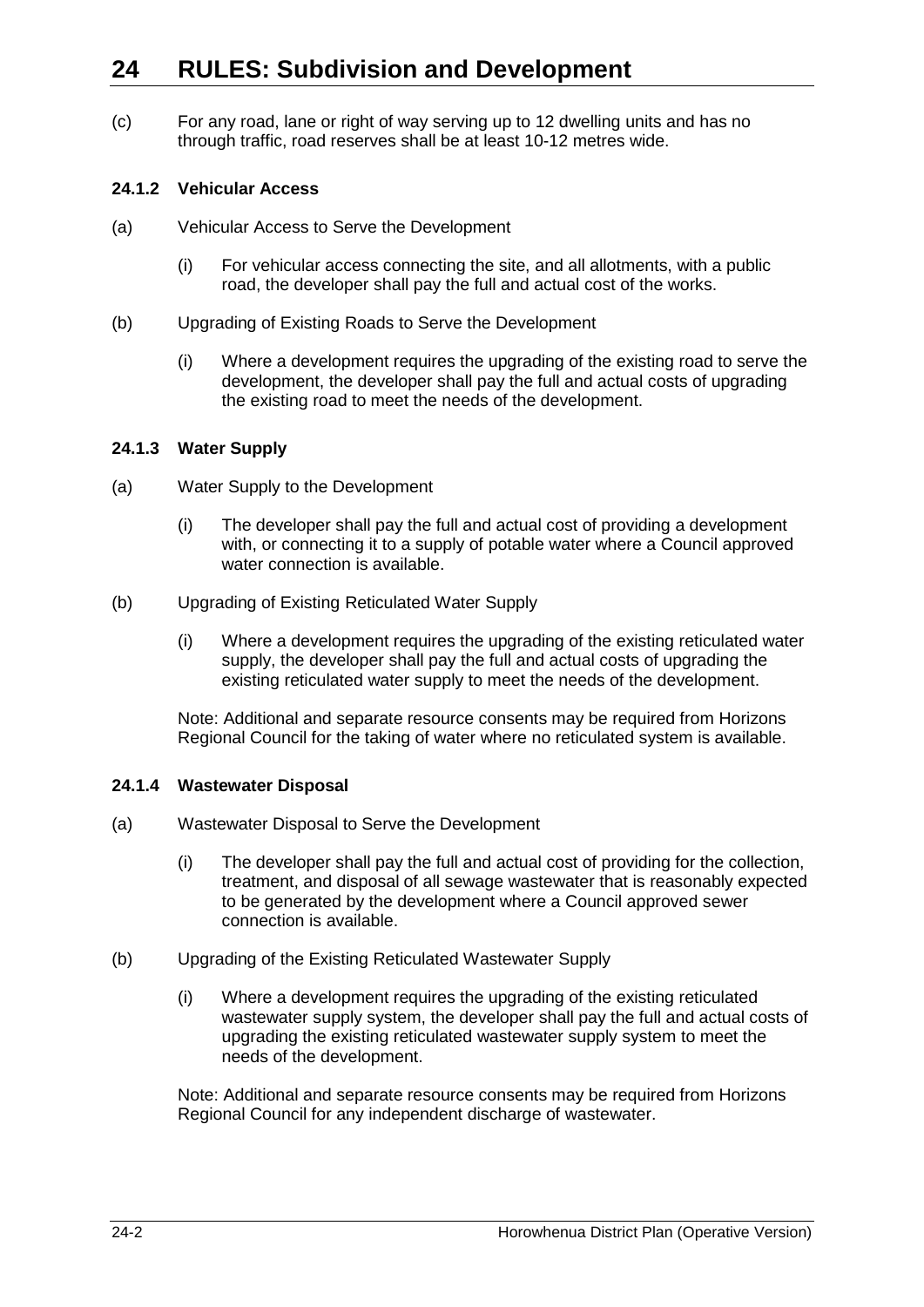## **24.1.5 Surface Water Disposal**

(a) Surface Water Disposal to Serve the Development

The developer shall pay the full and actual cost of providing for a surface water disposal system sufficient for the on-site disposal of all surface water and containment of water borne contaminants that can be expected to be generated by the development.

## **24.2 CONDITIONS FOR ACTIVITIES REQUIRING RESOURCE CONSENT**

All activities that require resource consent shall comply with the following requirements (in addition to the rules and permitted activity conditions for each zone):

#### **24.2.1 General Standard of Compliance**

(a) Development and subdivision design and construction shall comply with the requirements of NZS 4404:2010 Land Development and Subdivision Infrastructure and Council's Subdivision and Development Principles and Requirements (Version: July 2014). Council's Subdivision and Development Principles and Requirements (Version: July 2014) shall prevail where those provisions alter NZS 4404:2010 unless otherwise stated.

### **24.2.2 Water Supply**

- (a) Water Supply to Serve the Development or Subdivision
	- (i) The developer shall pay the full and actual cost of providing a development with, or connecting it to a supply of potable water, where a Council approved water connection is available.
	- (ii) Any shared potable water supply provided for communal use and not part of a Council reticulated supply shall comply with the Drinking-Water Standards for New Zealand 2005 (revised 2008).
- (b) Water Supply to Serve Expected Future Development of Other Land
	- (i) Where the site of the proposed development or subdivision contains or adjoins other land which is expected to be subdivided or developed in the future; and where the future development or subdivision of that other land would rely on water supply by way of pipes reticulated through the land which is the subject of the proposed development or subdivision, the developer or subdivider shall provide for and construct water supply reticulation through the proposed development or subdivision to such a standard as is expected to be necessary to provide adequate supply to that other land.

Note: Where this requirement results in the developer or subdivider incurring design and construction costs in excess of those that would be required to serve the proposed development or subdivision, Council may reimburse the additional costs to the developer or subdivider. Costs shall be determined on the basis of the estimated or actual costs of design and construction incurred at the time of the proposed development or subdivision, and calculated based on the additional costs to install the larger capacity water supply reticulation and associated infrastructure.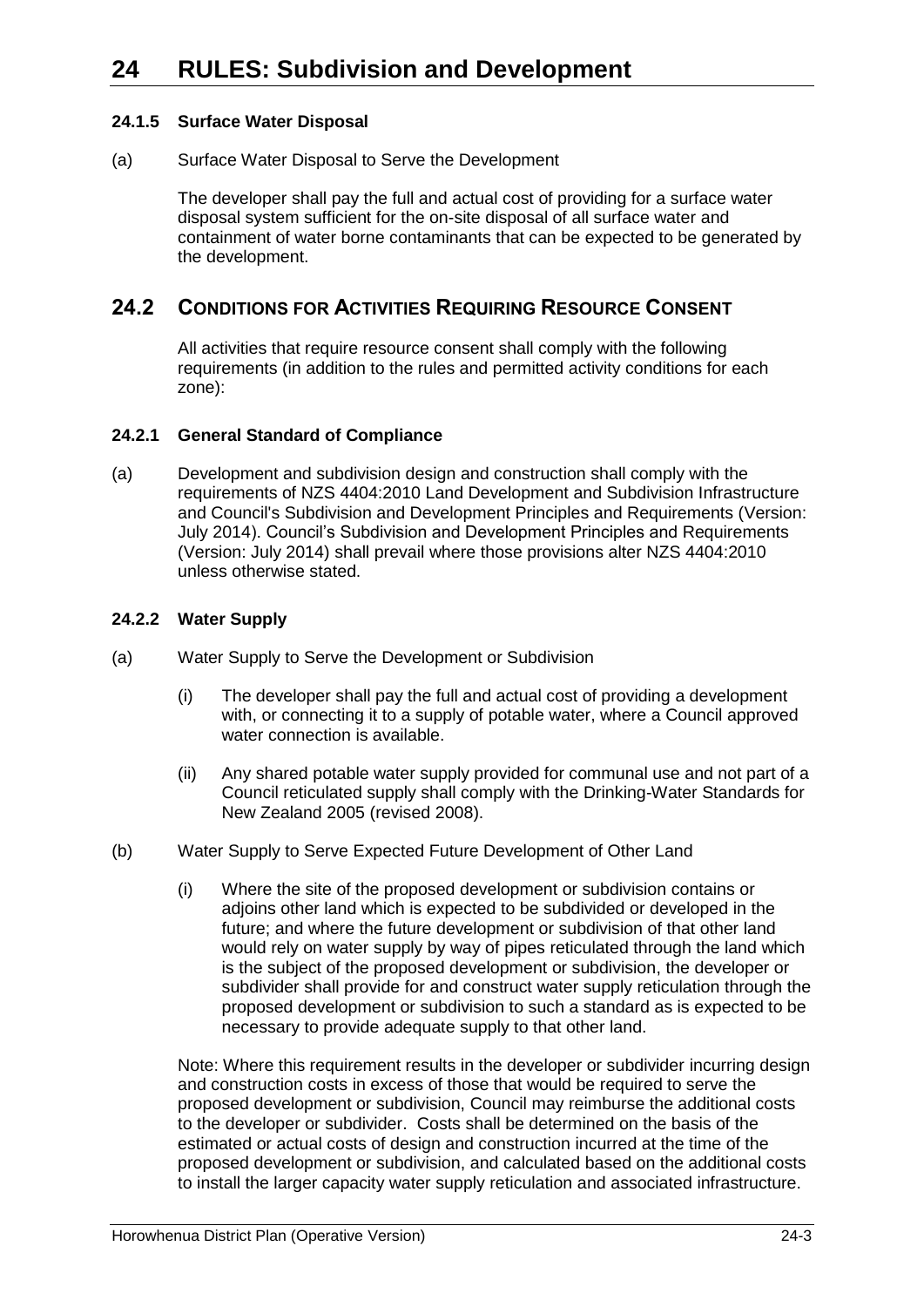## **24.2.3 Wastewater Disposal**

- (a) Wastewater Disposal to be Provided to Serve the Development or Subdivision
	- (i) The developer shall pay the full and actual cost of providing for the collection, treatment, and disposal of all sewage wastes that are reasonably expected to be generated by the development or subdivision, where a Council approved sewer connection is available.
- (b) Sewerage Reticulation to Serve Expected Future Development of Other Land
	- (i) Where the site of the proposed development or subdivision contains or adjoins other land which is expected to be subdivided or developed in the future; and where the future development or subdivision of that other land would rely on sewage disposal reticulation by way of pipes reticulated through the land which is the subject of the proposed development or subdivision, the developer or subdivider shall provide for and construct sewage disposal reticulation through the proposed development or subdivision to such a standard as is expected to be necessary to provide adequate reticulation to that other land.

Note: Where this requirement results in the developer or subdivider incurring design and construction costs in excess of those that would be required to serve the proposed development or subdivision, Council may reimburse the additional costs to the developer or subdivider. Costs shall be determined on the basis of the estimated or actual costs of design and construction incurred at the time of the proposed development or subdivision, and calculated based on the additional costs to install the larger capacity sewage reticulation and associated infrastructure.

## **24.2.4 Surface Water Disposal**

- (a) Surface Water Disposal Systems to Serve the Development or Subdivision.
	- (i) The developer shall provide a satisfactory system for the collection and containment of contaminates and disposal of surface water on site. Such provision shall avoid creating or worsening any ponding or inundation to surrounding upstream and downstream properties. All designs shall take into account winter ground water levels and groundwater mounding. Overland flow paths shall be designed and protected by easements.
	- (ii) The surface water collection system shall provide for the collection and control of all surface water within the land being developed or subdivided together with drainage from the entire catchment upstream of the proposed development or subdivision.

Note: Discharge of stormwater to land or drainage systems is also regulated by the One Plan and may require the approval of resource consent from Horizons Regional Council.

- (b) Surface Water Disposal Systems to Serve Expected Future Development of Other Land
	- (i) Where the site of the proposed development or subdivision contains or adjoins other land which is expected to be subdivided or developed in the future; and where the future development or subdivision of that other land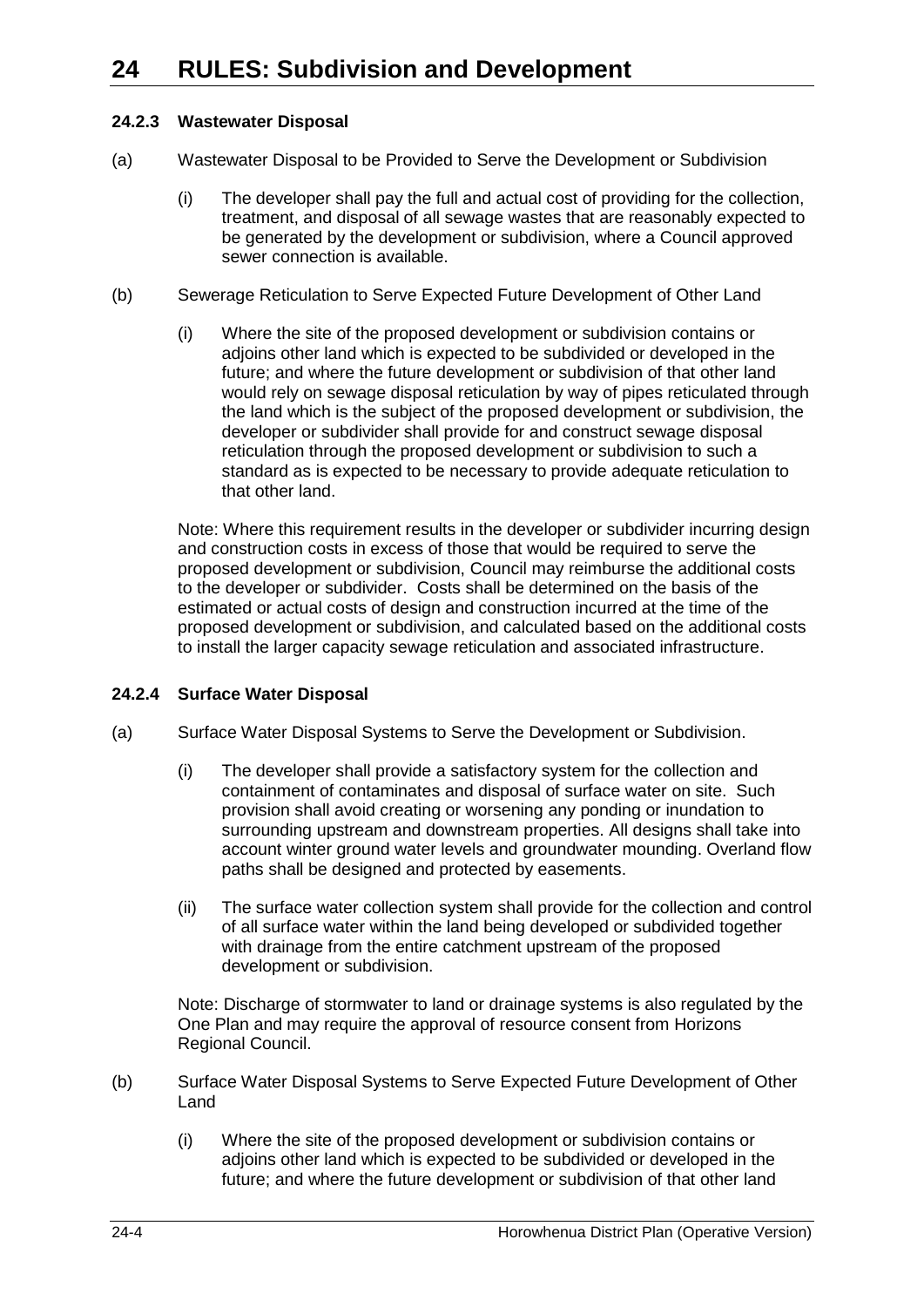# **24 RULES: Subdivision and Development**

would rely on surface water disposal reticulation through the land which is the subject of the proposed development or subdivision, the developer or subdivider shall provide for and construct surface water disposal reticulation through the proposed development or subdivision to such a standard as is expected to be necessary to provide adequate reticulation to that other land.

Note: Where this requirement results in the developer or subdivider incurring design and construction costs in excess of those that would be required to serve the proposed development or subdivision, Council may reimburse the additional costs to the developer or subdivider. Costs shall be determined on the basis of the estimated or actual costs of design and construction incurred at the time of the proposed development or subdivision, and calculated based on the additional costs to install the larger capacity surface water reticulation and associated infrastructure.

#### <span id="page-4-0"></span>**24.2.5 Esplanade Reserves/Strips**

#### **Subdivision**

The following apply in all Zones:

<span id="page-4-1"></span>(a) An esplanade reserve shall be required where an allotment of less than 4 hectares is to be created adjacent to the water bodies listed in Group 1 in Schedule 12 – Priority Water Bodies.

(This clause shall not apply to Waipunahau (Lake Horowhenua)).

- (b) All esplanade reserves required by [\(a\)](#page-4-1) above shall be vested in the Council, and have a minimum width of 50 metres, where adjacent to the Tasman Sea (from MHWS) and 20 metres, where adjacent to any other Group 1 Schedule 12 - Priority Water Bodies.
- <span id="page-4-2"></span>(c) An esplanade strip shall be required and created where an allotment of less than 4 hectares is to be created adjacent to the water bodies listed in Group 2 in Schedule 12 – Priority Water Bodies.

(This clause shall not apply to the Hokio Stream).

- (d) All esplanade strips required by [\(c\)](#page-4-2) above shall have a minimum width of 10 metres.
- (e) Where an allotment of less than 4 hectares is to be created adjacent to any water body not listed in the tables above and the water body is a river over 3 metres in width or a lake over 8 hectares, Council may require an esplanade reserve or strip to be created for one or more of the purposes set out in Section 229 of the RMA. Whether a reserve or strip is required and its width will be determined by the Council having considered the matters set out under [\(g\)](#page-5-0) below.
- (f) It may be necessary, for one or more of the purposes set out in Section 229 of the RMA, that an esplanade reserve or strip be created when allotments of more than 4 hectares are created. In such cases, Council shall pay to the registered proprietor of that allotment compensation in terms of Section 237F of the RMA unless the registered proprietor agrees otherwise.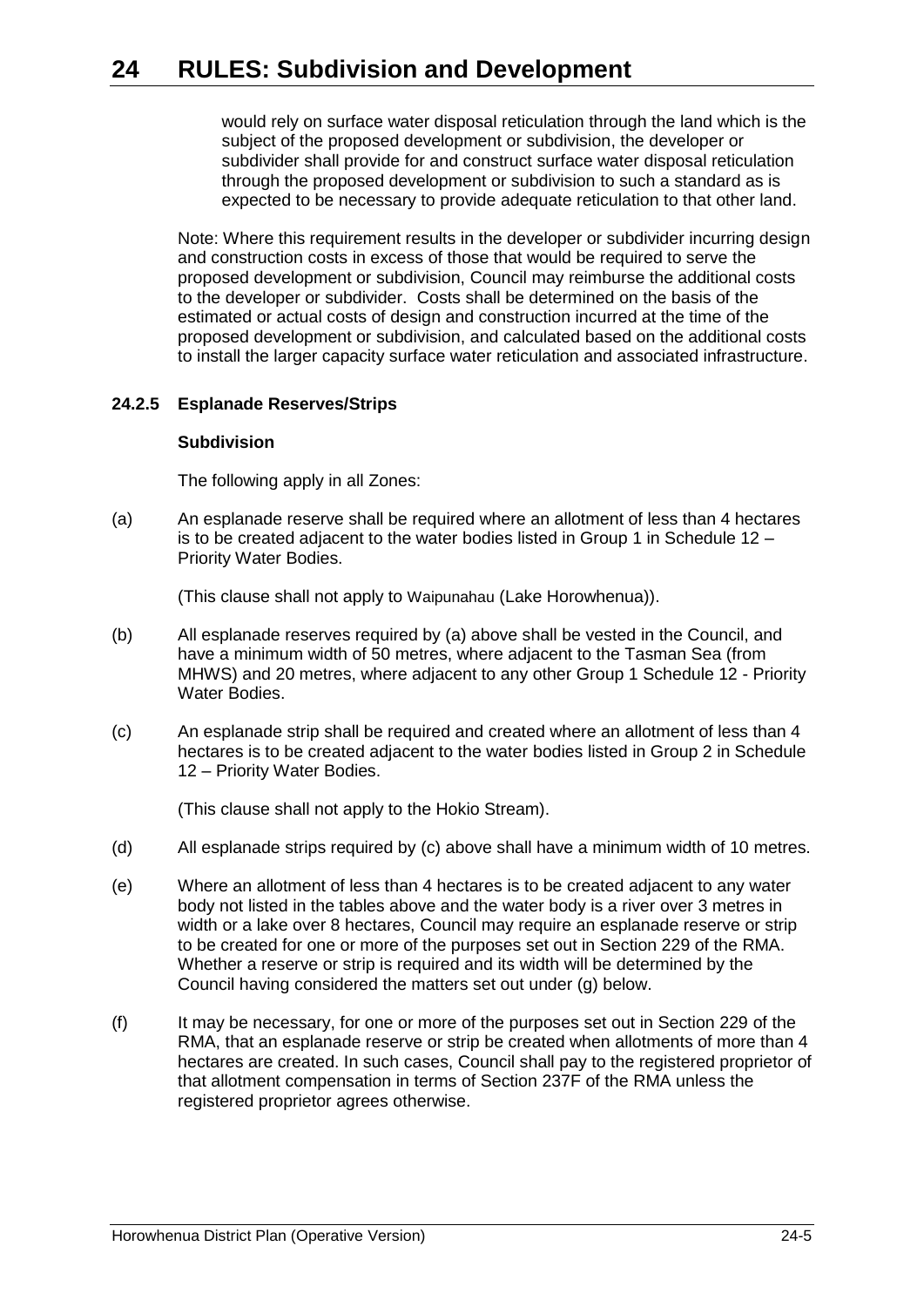# **24 RULES: Subdivision and Development**

- <span id="page-5-0"></span>(g) The Council may reduce or waive esplanade reserves or strips where it is demonstrated to the satisfaction of Council that circumstances make the required width or esplanade area impracticable. In considering a reduction in width or waiver, Council will consider the following:
	- (i) The values for which the water body was identified as being significant in Schedule 12 – Priority Water Bodies.
	- (ii) Natural and ecological values, including the riparian vegetation, water quality, potential for erosion, and the impact of flooding.
	- (iii) The protection of wahi tapu, mahinga kai and other taonga, as well as the provision of access to areas of importance to Māori.
	- (iv) Topography along the margins of the water body which makes access unworkable.
	- (v) The need for public access to and along the water body.
	- (vi) The rights of property owners and the security of private property.
	- (vii) The benefits and costs of the provision and maintenance of esplanade reserves and strips.
	- (viii) Risks from natural hazards and to public health and safety.
	- (ix) The width of any adjoining esplanade reserve or strip.
	- (x) The width of the river or stream concerned.
- (h) Council may require reserves to be fenced to protect the values of the reserve, which may include a stock proof fence (seven (7) wire post and batten fence, or equivalent). Stiles over fences or other devices may also be required to maintain or improve public access.
- (i) Notwithstanding the above requirements, in all Zones, an esplanade reserve or strip is not required where a subdivision is:
	- (i) For a minor adjustment to an existing cross-lease or unit title due to the increase in the size of the allotment by alterations to the building outline or the addition of accessory buildings;
	- (ii) Boundary Adjustment; or
	- (iii) Solely due to land being subdivided for a network utility or reserve purpose.

### **Land Use**

In all Zones, the following requirements apply:

(a) Where a land use consent application relates to a site that adjoins and/or includes part of a water body listed in Schedule 12 – Priority Water Bodies, Council may impose a condition of consent requiring an esplanade reserve or esplanade strip for one or more of the purposes set out in Section 229 of the RMA. In deciding whether an esplanade reserve or strip is required, the Council will consider the matters listed in 24.2.[5\(g\)](#page-5-0) above.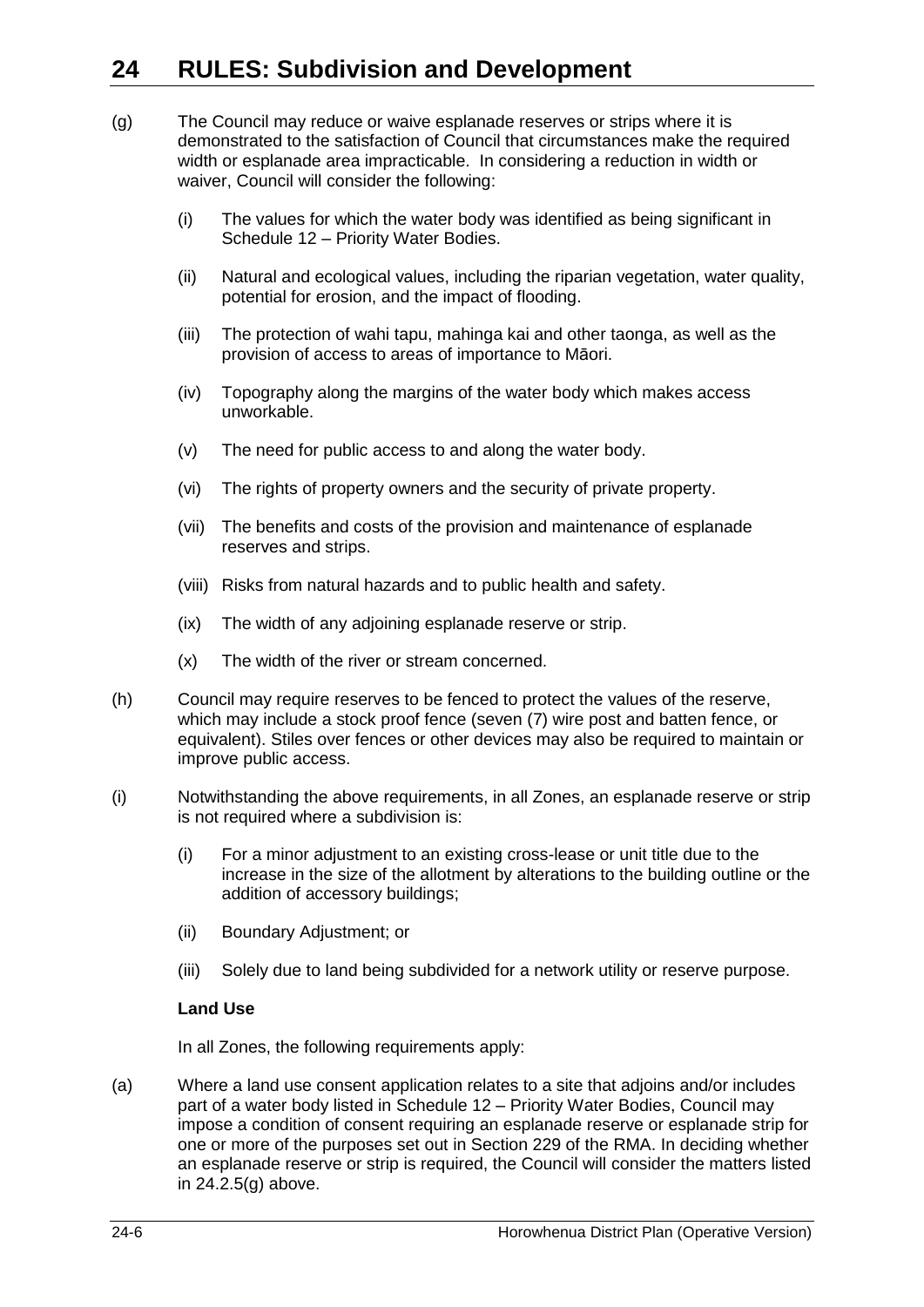## **24.2.6 Access Strips**

- (a) The creation of an access strip may be appropriate where land being subdivided includes, adjoins and/or can provide enhanced public access to a:
	- Water body listed in Schedule 12 Priority Water Bodies;
	- Significant habitat of indigenous fauna or area of significant indigenous vegetation;
	- Historic Heritage Building, Structure or Site listed in Schedule 2.
- (b) Notwithstanding any other provisions or rules in the District Plan, in respect of any unscheduled water body, heritage item or site or area of significant conservation values, an access strip shall only be created where there is a demonstrated need for public access or protection of conservation or recreational values.

### **24.2.7 Utility Services**

(a) Utility services shall be provided in accordance with Council's Subdivision and Development Principles and Requirements (Version: July 2014).

#### **24.2.8 Earthworks**

(a) The developer shall be responsible for the full and actual costs of any earthworks.